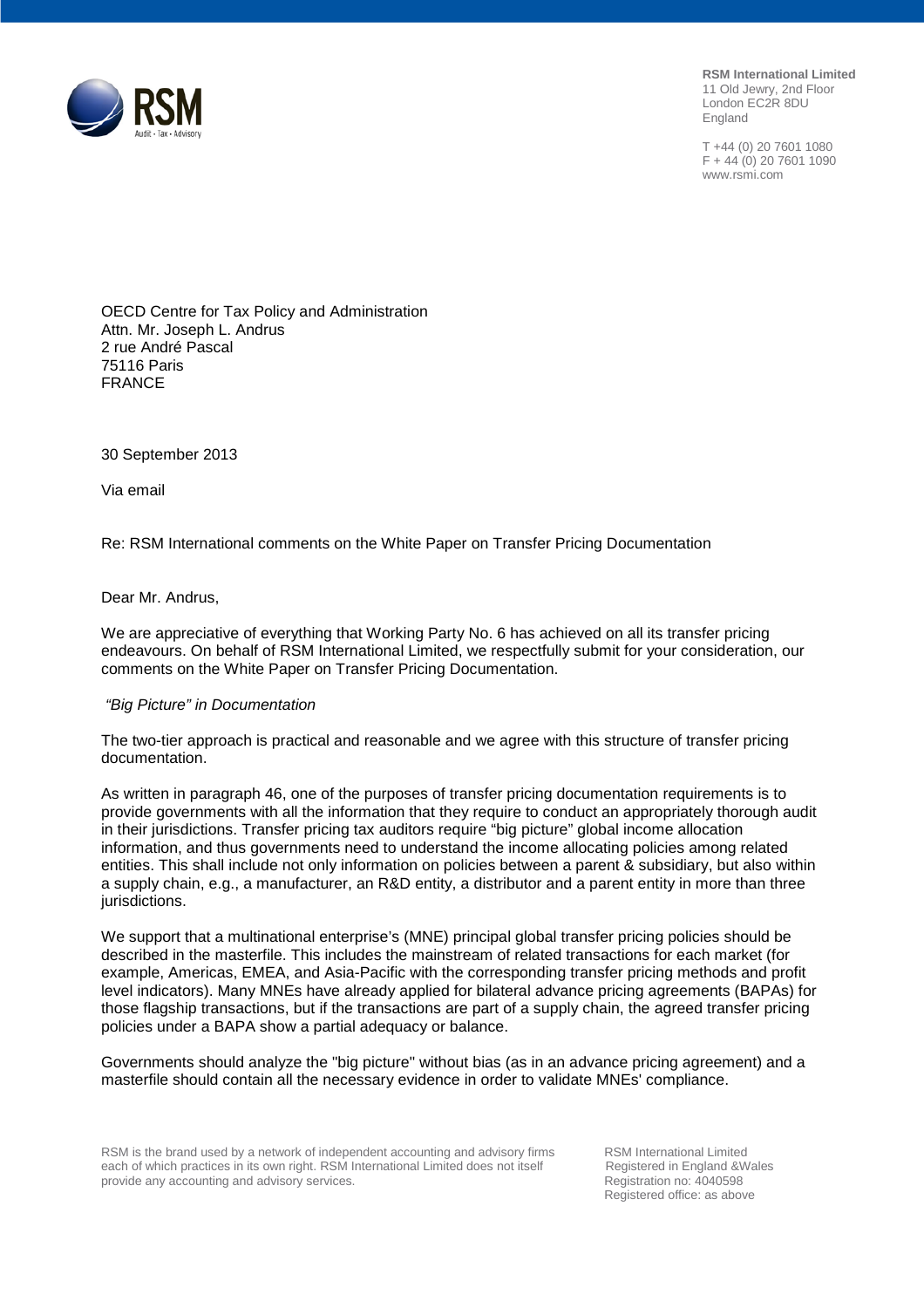

### *Materiality Standards*

With respect to the materiality of transactions (paragraphs 70 and 77), in the case of Mexico, for example, transfer pricing documentation compliance is required for both domestic and cross-border intercompany transactions. There is no materiality standard on transactions per se. That is, a separate analysis is required for each transaction, regardless of its amount. Occasionally, the amount of an intercompany transaction is less than the costs incurred in its analysis and documentation. We fully support a materiality standard for thresholds as thought out in paragraph 77.

### *Practices Regarding Timing of Documentation*

Pursuant to paragraph 16, taxpayers relying on the availability of financial information for comparable companies being used in profit based methods often face lags in information available at the time the tax return is filed, or on the specific date of documentation compliance requirement, if different than the tax filing date. Thus, the authorities should not require the use of comparable data which do not yet exist in the public domain.

This timing issue is particularly relevant to taxpayers in countries where the local tax authorities make use of secret comparables. In addition to the advantage of using secret comparables, the perfect matching of secret comparables' fiscal years exacerbates the timing issue faced by a compliant taxpayer who would face a transfer pricing audit. The use of secret comparables by selected tax authorities should not be a continuing practice since taxpayers have no means of documenting or accessing such information.

#### *Annex 1*

Per Mexico's Income Tax Law, Article 215, the following should be marked for Mexico:

- × Economic and market conditions circumstances
- × Business strategies
- × Reasons for multiple year analysis

#### *Standardization of Documentation – ISO Standards*

Pursuant to the goals sought in the White Paper and the details it cites which remain to be worked out, among them instruments and procedures that could be used to create greater uniformity in documentation practices, we propose for consideration, the promotion of documentation under the Transfer Pricing Guidelines to a standard set by the International Organization for Standardization (ISO).

In principle, there would be measureable benefits by way of a reduction of resources used by tax administrations in the review of taxpayer information for compliance purposes and risk assessment, among others. Taxpayers would also benefit by effectively focusing their resources on a standardized approach to documentation which would be acceptable in multiple jurisdictions with more certainty.

While it is recognized that transfer pricing methodology analyses and preparation of documentation require degrees of judgment and experience, to the extent it is possible, the implementation of ISO standards could lead to the certification of personnel involved in the handling of transfer pricing matters. This would be similar to the ISO 9000 family of standards related to quality management.

As noted in paragraph 83 of the White Paper, other practical steps might be possible for enhancing uniformity in documentation practices. For instance, building on the two-tier approach to documentation and taking the common factors sought by countries as depicted in the White Paper's Annex 1, the OECD, the Guidelines, and Working Party No. 6 are a natural platform to work with the ISO and set